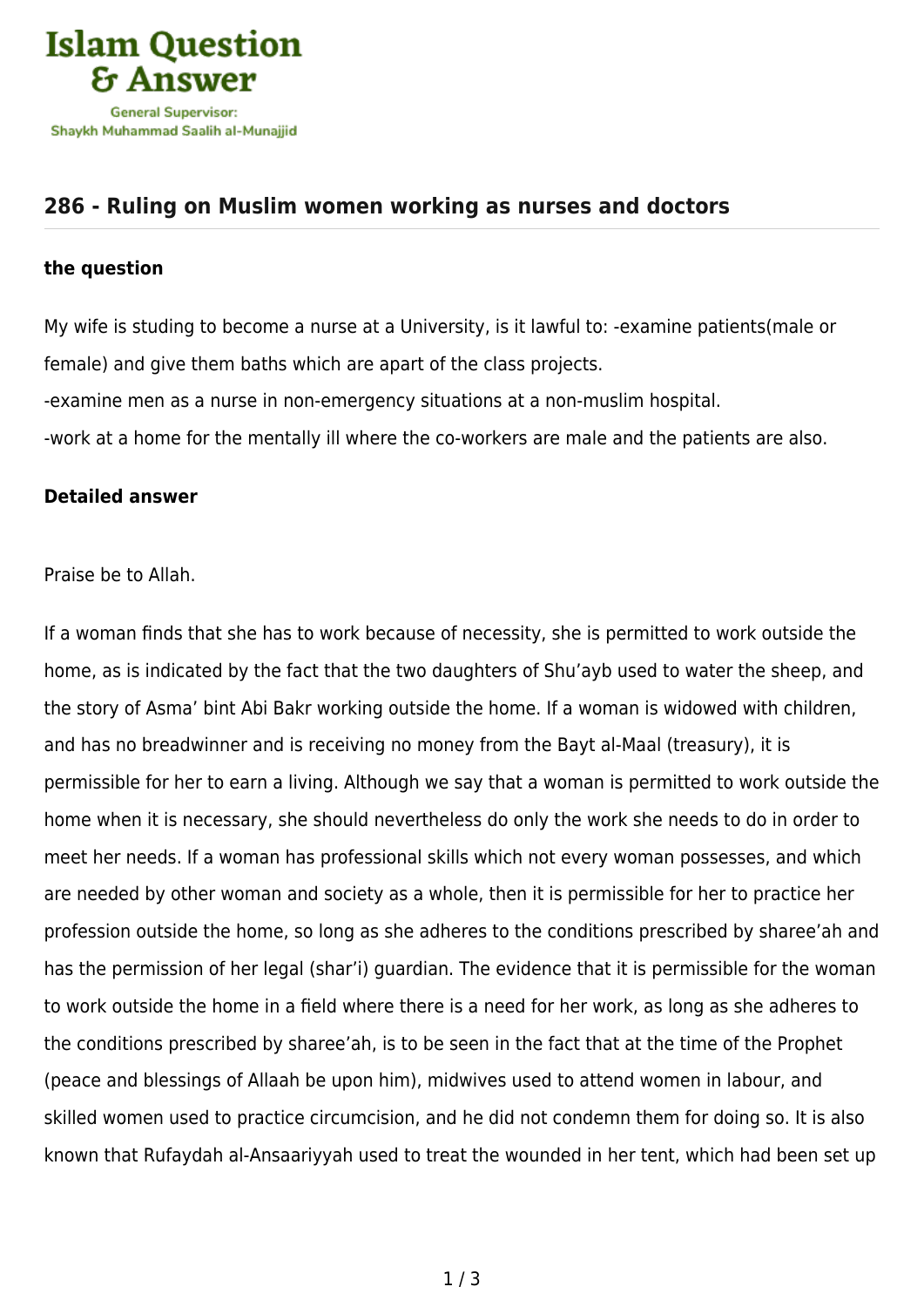

Shavkh Muhammad Saalih al-Munaiiid

in the mosque for that purpose. She was very skilled in treating the sick, and her work was done with the knowledge and express permission of the Prophet (peace and blessings of Allaah be upon him). Sa'd ibn Mu'aadh was transferred to her tent for treatment. This indicates that it is permissible for a woman to practice her profession outside the home, and by analogy we may deduce that it is permissible for a female doctor to open a clinic outside her home for the treatment of women and children. By doing this, she is fulfilling the duty of fard kifaayah (a duty falling on the entire community – if some people fulfil it, responsibility is lifted from the rest, otherwise all will be held accountable. Translator). Such clinics make it easy for sick women to come to a female doctor, hence they no longer have to uncover their 'awrah before a male doctor when they need treatment.

But this permission is given on the condition that this work does not affect her duties towards her own home, husband and children, and that she has her husband's permission, because these duties are her individual duties (fard 'ayn), which take precedence over her responsibilities towards the community (fard kifaayah). When there is any conflict, her individual duties must come first.

(Al-Mufassal by 'Abd al-Kareem, 4/272).

Another hadeeth which describes Muslim women at the beginning of Islam practising a profession was narrated by Hafsah, concerning a woman who used to treat the wounded. Al-Bukhaari, may Allaah have mercy on him, reported in his Saheeh that Hafsah said: "A woman came and stayed at the fort of Bani Khalaf, and told us about her sister. Her sister's husband used to go out on military campaigns with the Prophet (peace and blessings of Allaah be upon him). He had been on twelve campaigns, and she (his wife) had accompanied him on six. She said, 'We used to treat the wounded and take care of the sick…'"

(Reported by al-Bukhaari, no. 313).